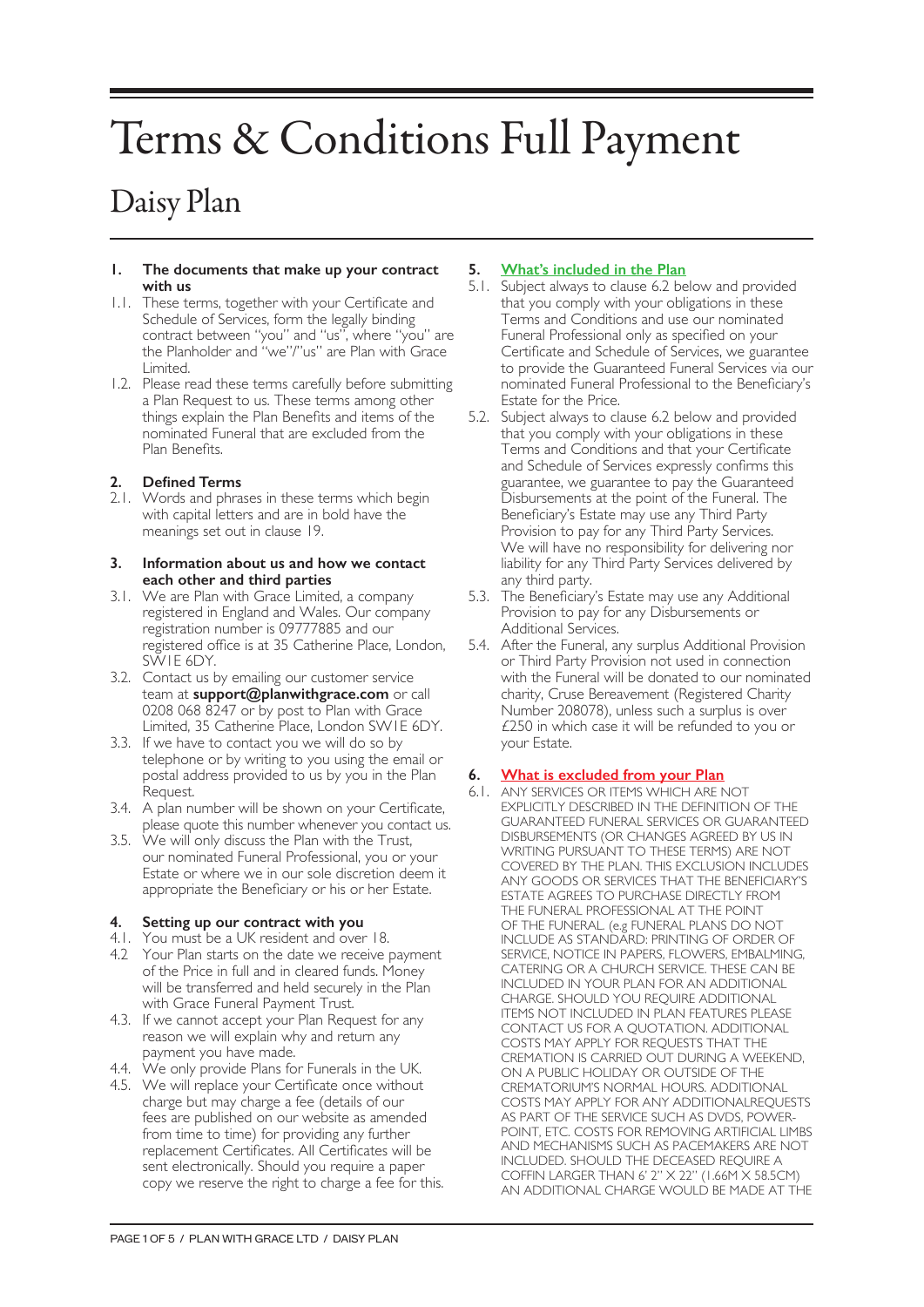TIME OF NEED. WHERE BARIATRIC (OBESE) FACTORS ARE PRESENT, CAUSING ADDITIONAL OR UNUSUAL REQUIREMENTS, PLAN WITH GRACE RESERVE THE RIGHT TO EITHER DECLINE OR WITHDRAW OUR SERVICES AT ANY TIME, AND/OR MAKE ADDITIONAL CHARGES WHERE THESE BECOME NECESSARY. PLEASE NOTE THAT IN EXTREME BARIATRIC CASES, A CREMATION MAY NOT BE POSSIBLE) WE WILL ALSO NOT BE LIABLE FOR ANY COSTS OR EXPENSES INCURRED AS A RESULT OF YOU OR THE BENEFICIARY'S ESTATE INSTRUCTING ANY FUNERAL PROFESSIONAL OTHER THAN OUR NOMINATED FUNERAL PROFESSIONAL TO PROVIDE ANY SERVICES. IF, FOR ANY REASON, WE HAVE NOT PROVIDED DETAILS OF OUR NOMINATED FUNERAL PROFESSIONAL, YOU OR THE BENEFICIARY'S ESTATE MUST OBTAIN OUR PRIOR APPROVAL BEFORE APPOINTING ANY FUNERAL PROFESSIONAL OR CREMATION FIRM.

- 6.2. IF YOU CHOOSE OR NOMINATE A FUNERAL PROFESSIONAL WHO IS NOT OUR NOMINATED FUNERAL PROFESSIONAL OR OTHERWISE APPROVED BY US THEN, IN THE EVENT THAT SUCH FUNERAL PROFESSIONAL CEASES TO TRADE OR BECOMES INSOLVENT IN ANY WAY AFTER THE DATE THIS PLAN IS ENTERED INTO, THEN:
	- 6.2.1. THE GUARANTEES DESCRIBED IN CLAUSES 5.1 AND 5.2 SHALL CEASE TO APPLY;
	- 6.2.2. WE WILL USE ALL REASONABLE ENDEAVOURS TO PROCURE A REPLACEMENT FUNERAL PROFESSIONAL WHO WILL HONOUR SUCH GUARANTEES;
	- 6.2.3. WE HOWEVER RESERVE THE RIGHT TO MAKE A FURTHER REASONABLE CHARGE IN ORDER TO PROVIDE THE GUARANTEED FUNERAL SERVICES AND ANY GUARANTEED DISBURSEMENTS.
- 6.3. Save for any Guaranteed Disbursements or any contribution available from any Additional Provision, the amount of any Disbursements that is not stated on the Certificate and Schedule of Services will therefore not be covered by the Plan and must be paid by the Beneficiary's Estate to the Funeral Professional at the time of the Funeral.
- 6.4. Any Funeral Wishes attached to your Plan operate as a guide to the Beneficiary's Estate. They are not the subject of any contractual agreement and it remains the right of the Beneficiary's Estate to determine which, if any, Additional Services it wishes to obtain in respect of the Funeral.
- 6.5. The Plan covers UK only overland transportation of the deceased up to 30 miles from the nearest branch of our nominated Funeral Professional. Where the Beneficiary dies overseas, the cost of transportation to within 30 miles of the nearest branch of your nominated Funeral Professiona , including any repatriation, is not covered by the Plan. (We recommend that you have insurance in place, such as travel insurance to cover the costs of repatriation if required. In such cases arrangements would be made to collect you from the airport.) The Funeral Professional may be able to advise and/or arrange repatriation for an additional charge, but neither we nor the Funeral Professional will be under any obligation to do so, and any costs incurred by the Funeral Professional in this respect will be paid by the Beneficiary's Estate directly to the Funeral Professional.
- 6.6. You must notify us immediately of any change of address. If we have to nominate a different Funeral Professional as a result of this then additional charges may apply.
- 6.7. You shall have no right to change our nominated Funeral Professional as set out in your Certificate without our prior written consent. The guarantees that we make in these Terms and Conditions, including those set out in clauses 5.1 and 5.2, shall cease to apply if you or the Beneficiary's Estate decides, without our prior written consent, to use anyone to provide any funeral or cremation services other than our Funeral Professional as set out in the Certificate. If this occurs, we reserve the right to terminate this Plan and refund the Price less any Administration Fee, such deductions being to a maximum of £600.

#### **7. How we protect your money until it is needed and our entitlement to investment returns**

- 7.1. In order to ensure that it is protected and secure, the Price (including any Additional Provision and Third Party Provision less our Administration Fee, will be held separately by the Trust until a Funeral Claim Request is received and accepted by us.
- 7.2. No interest or investment returns will be payable to you in respect of any payments received by us or the Trust. In entering into the Plan you give your irrevocable and unconditional consent for us to receive and enjoy absolutely the benefit of all investment income and capital gains on payments made to the Trust.

# **8. Your rights to make changes to the Plan**

8.1. You may request changes to the Plan at any time by either emailing support@planwithgrace.com or by post at Plan with Grace Limited, 35 Catherine Place, London, SW1E 6DY. Upon receipt of this we will consider the requested change(s) and advise you whether any further changes to the Plan are necessary to implement the requested change(s). This includes any increase in the Price which may be required to allow the revised Plan. Once agreed, we will issue you with an amended Certificate and Estate Pack via email reflecting the change(s). If not agreed, the Plan shall continue on its existing terms unless you cancel the Plan in accordance with clause 12 below. We reserve the right to levy a further fee (details of our fees are published on our website as amended from time to time) to administer any change to your Plan.

#### **9. The Beneficiary's Estate's rights in respect of the Funeral**

- 9.1. Once a completed Funeral Claim Request has been submitted and accepted by us, the Beneficiary's Estate have the following rights in respect of the Funeral:
	- 9.1.1.We will procure that the nominated Funeral Professional delivers the Guaranteed Funeral Services in accordance with the Plan.
	- 9.1.2. The Beneficiary's Estate may request the Funeral Professional to provide Additional Services (which includes amendments to the Guaranteed Funeral Services). The legal agreement in respect of any Additional Services shall be between the Beneficiary's Estate and the Funeral Professional directly.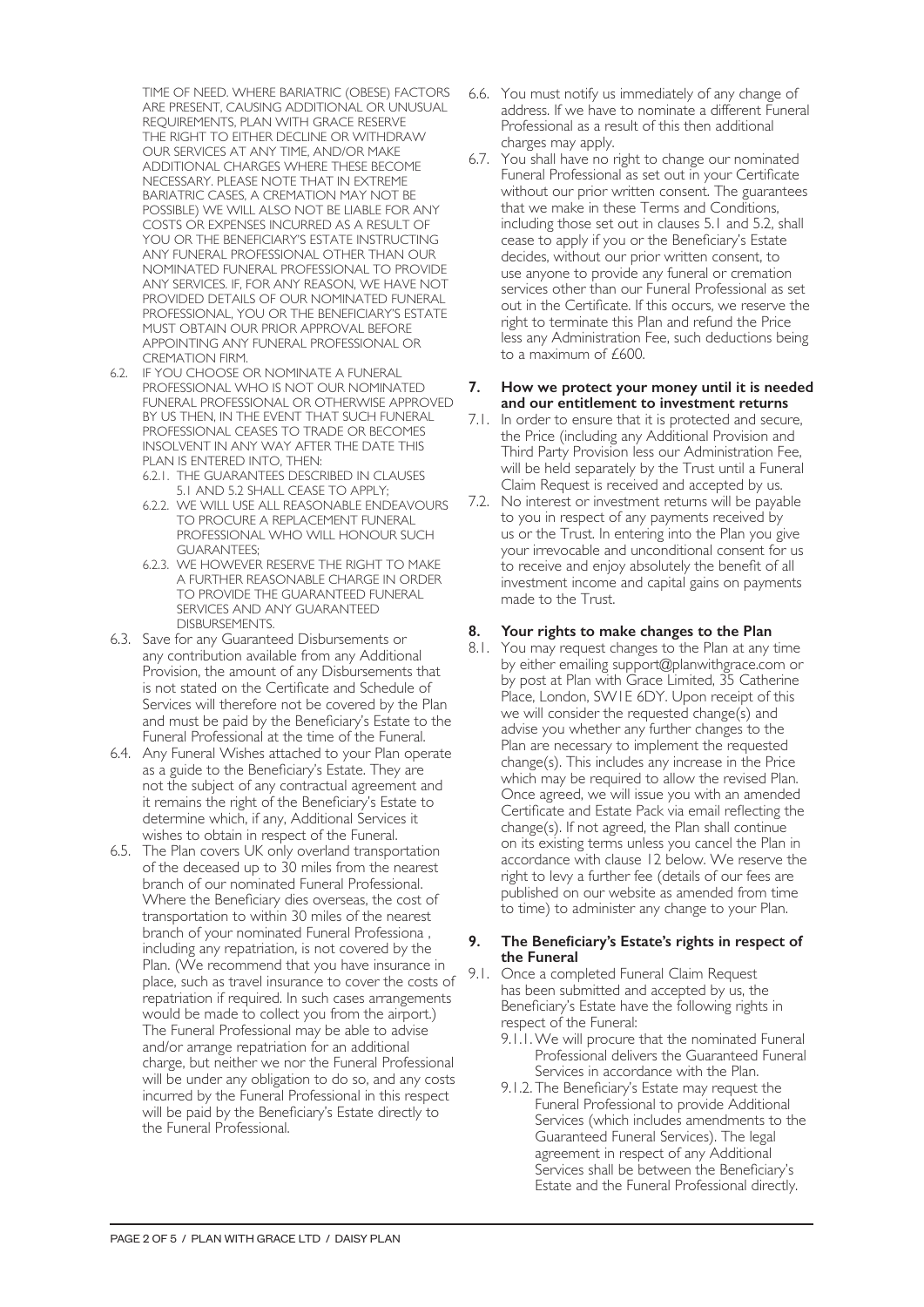9.1.3.We shall apply any Additional Provision or Third Party Provision to discharge any fees payable to the Funeral Professional in respect of any Disbursements which are not within any Guaranteed Disbursements and any Additional Services or the Third Party Services. Where the Additional Provision and Third Party Provision is is less than the additional fees incurred, the Beneficiary's Estate will be responsible for paying the balance to us or as applicable to the Funeral Professional.

# **10. Our rights to make changes**

- 10.1. We may change the Plan to reflect changes in relevant laws and regulatory requirements, such as a change in requirement for number of signatures on the death certificate, or a change in VAT legislation.
- 10.2. We may change the Plan without your consent to implement minor adjustments and improvements.

# **11. Claiming the Plan Benefits**

- 11.1. The Plan Benefits may be claimed by submitting to us or your nominated Funeral Professional a valid Funeral Claim Request, the original Certificate and such other evidence as we may reasonably require such as a certified copy of the death certificate. A Funeral Claim Request is valid if it is completed fully, after the death of the Beneficiary, by the Planholder or the Beneficiary's Estate.
- 11.2. Upon receipt of a valid Funeral Claim Request by us (and other requested documentation) we will provide you with the name and contact details of the Funeral Professional. You or the Beneficiary's Estate may then contact the Funeral Professional directly to discuss the arrangement of the Funeral. Once the Guaranteed Funeral Services and any Additional Services or Third Party Services have been performed, the Trust will issue payment for the Guaranteed Funeral Services, together with any Third Party Provision and any Additional Provision, directly to Funeral Professional.
- 11.3. We will not be liable for delays caused by any event outside of our, or the Funeral Professional's, reasonable control. If, as a result of such an event, there is a risk of delay in any Funeral of greater than 30 days we will notify you or the Beneficiary's Estate and you may end the Plan and receive a refund of all sums paid to us less the Administration Fee.
- 11.4. If the information set out in your Certificate or provided to us, either in the Plan Request or subsequently, changes, you must notify us of those changes as soon as possible by emailing us at support@planwithgrace.com or by post at 35 Catherine Place, London, SW1E 6DY If you or the Estate do not give us this information within a reasonable time, or you or the Beneficiary's Estate give us incomplete or incorrect information, we may either end the Plan or make an additional charge of a reasonable sum to compensate us for any extra work that is required as a result. We will not be responsible for the late or partial provision of the Funeral if this is caused by you or the Estate not giving us the information we need within a reasonable time of us asking for it.

# **12. Your rights to end the Plan**

- 12.1. You may cancel the Plan at any time by submitting a Cancellation Form to us in accordance with clause 3 or notifying us by phone or by email.
- 12.2. Your rights when you end the Plan will depend on the circumstances:
	- 12.2.1. where any of the following apply, all sums paid will be refunded in full (no Administration Fee apply).
		- 12.2.1.1. you notify us of cancellation of the Plan within 30 days of the Plan starting in accordance with clause 4.1;
		- 12.2.1.2. you have a legal right to end the Plan because of something we have done wrong;
		- 12.2.1.3. we have told you about an upcoming change to the Plan or these terms which you do not agree to;
		- 12.2.1.4. we have told you about an error in the Price or description of the Plan and you do not wish to proceed;
	- 12.2.2. In all other cases where you notify us of cancellation of the Plan, we will refund Administration Fee.

#### **13. Our rights to end the Plan**

- 13.1. We may end the Plan at any time by writing to you if you breach your obligations under these Terms (including failing to make any payment to us when it is due) and you fail to remedy this breach within 30 days of us informing you of the breach.
- 13.2. If we end the Plan in the situations set out in clause 13.1 we will refund any money you have paid in advance for the Plan less the Administration Fee.
- 13.3. If the Beneficiary dies and the Plan is not claimed within 24 months of the date of the Beneficiary's death then we shall become unconditionally and irrevocably entitled absolutely to the Price (including any Additional Provision and Third Party Provision) and no payment will be made to you or the Beneficiary's Estate. Where we become aware of your, or the Beneficiary's death, we will conduct a reasonable search for you or your Estate. Subject always to the first sentence of this clause 13.3, where you or your Estate are located and you confirm that the Plan Benefits are not required, we will issue a refund to your Estate of all sums paid less the Administration Fee and any costs incurred in finding you or your Estate.

#### **14. Complaints**

- 14.1. If you have any questions or complaints about the Plan or any complaints about the service you receive from Plan with Grace, please contact our customer service team immediately by phone, email or post:
	- Plan with Grace Limited, 35 Catherine Place, London SW1E 6DY
	- Email: support@planwithgrace.com
	- Tel: 020 8068 8247

We'll acknowledge your complaint as soon as possible, and no later than three working days following receipt. We will do our utmost to ensure that it's dealt with as quickly as possible. If the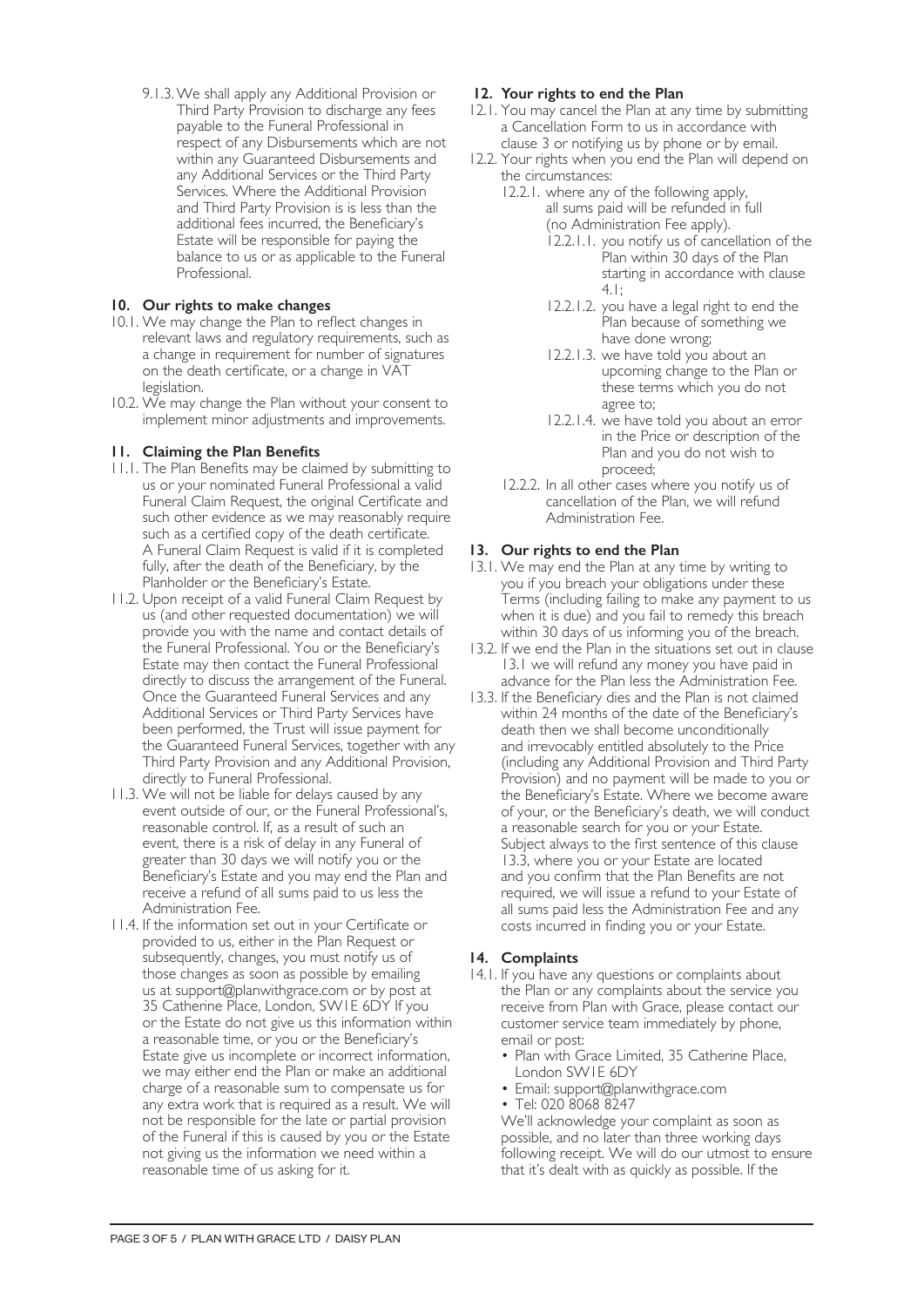matter is resolved with your agreement within the timeframe, we will provide a summary resolution communication confirming that the complaint has been resolved. Otherwise, we will investigate the complaint and provide you with our final response as soon as possible thereafter. The firm has a maximum of 8 weeks to investigate the complaint and provide a final response, but we aim to respond much sooner than this wherever possible.

- 14.2 Complaints regarding the services provided by the Funeral Professional should be directed to the applicable Funeral Professional in the first instance with a copy of the complaint also sent to us at: Plan with Grace Limited, 35 Catherine Place, London SW1E 6DY and/or email us on support@planwithgrace.com. If the Funeral Professional does not resolve your complaint to your satisfaction please contact our customer service team detailed in clause 14.1. If we cannot resolve your complaint you may then refer it to the Funeral Planning Authority on 0345 601 9619 or email Info@funeralplanningauthority.co.uk. We are a Registered Provider of Funeral Plans and comply with the Rules and Code of Practice of the Funeral Planning Authority: www.funeralplanningauthority.co.uk.
- 14.3. We are under a legal duty to supply the goods and services included in your Plan in conformity with these terms. Set out below is a summary of your key legal rights in relation to the Plan. Nothing in these terms will affect your legal rights.
	- 14.3.1. For the goods contained in your Plan, the Consumer Rights Act 2015 says goods must be described, fit for purpose and of satisfactory quality.
	- 14.3.2. For the services contained in your Plan, the Consumer Rights Act 2015 says you can ask us to repeat or fix a service if it's not carried out with reasonable care and skill, or get some money back if we can't fix it. The services must also be carried out within a reasonable time.

# **15. Price and payment**

- 15.1. The Price comprises the cost of the Guaranteed Funeral Services, the Administration Fee and the amount of any Additional Provision and any Third Party Provision.
- 15.2. The Price is payable in full immediately on commencement of the Plan. See clause 4.1 for clarification of when your plan starts
- 15.3. The provision of funerals is not currently subject to VAT; however should this change we may add VAT to any relevant sum where it is not already included and this will be payable by you. If you or your Estate do not pay any applicable VAT this may affect our ability to deliver the Plan Benefits.

#### **16. Our responsibility for loss or damage suffered by you**

16.1. If we fail to comply with these terms, we are not responsible for any loss or damage that is not foreseeable. We do not in any way exclude or limit our liability for death or personal injury caused by our negligence or fraud or fraudulent misrepresentation.

- 16.2. We only supply plans for domestic and private use. If you use the Plan for any commercial, business or re-sale purpose we will have no liability to you for any loss of profit, loss of business, business interruption, or loss of business opportunity.
- 16.3. Save for the payment of any Additional Provision or Third Party Provision in accordance with these Terms, we will not be liable for any failure by the Funeral Professional in the delivery of any agreed Additional Services or any Third Party Services.

# **17. How we may use your personal information**

17.1 We will only process any personal information that you or the Beneficiary provides to us in accordance with our Privacy Policy: at www.planwithgrace.com

# **18. Other important terms**

- 18.1. We may transfer our rights and obligations under the Plan to another organisation. We will contact you to let you know if we plan to do this. If you are unhappy with the transfer you may contact us to end the Plan within 30 days of us telling you about it and we will refund you in full any payments you have made.
- 18.2. You may only transfer your rights or your obligations under these terms to another person if we agree to this in writing.
- 18.3. The Plan constitutes the entire agreement between you and us and supersedes and extinguishes all previous agreements, promises, assurances, warranties, representations and understanding between you and us, whether written or oral, relating to its subject matter.
- 18.4. The Plan is between you and us. With the exception of the Beneficiary's Estate, no other person shall have any rights or obligations under it. For example, the Funeral Professional is not a party to the Plan and there is no legal relationship between you and the Funeral Professional in respect of the Guaranteed Funeral Services. The Beneficiary's Estate will have a contract with the Funeral Professional for any Additional Services or Third Party Services if applicable.
- 18.5. Each of the paragraphs of these terms operates separately. If any court or relevant authority decides that any of them are unlawful, the remaining paragraphs will remain in full force and effect.
- 18.6. If we do not insist immediately that you do anything you are required to do under these terms, or if we delay in taking steps against you in respect of your breaking this contract, that will not mean that you do not have to do those things and it will not prevent us taking steps against you at a later date. For example, if you miss a payment and we do not chase you, we can still require you to make the payment at a later date.
- 18.7. These terms are governed by English law and you can bring legal proceeding in respect of the products in the English courts. If you live in Scotland you can bring legal proceedings in respect of the Plan in either the Scottish or the English courts. If you live in Northern Ireland you can bring legal proceedings in respect of the Plan in either the Northern Irish or English courts.